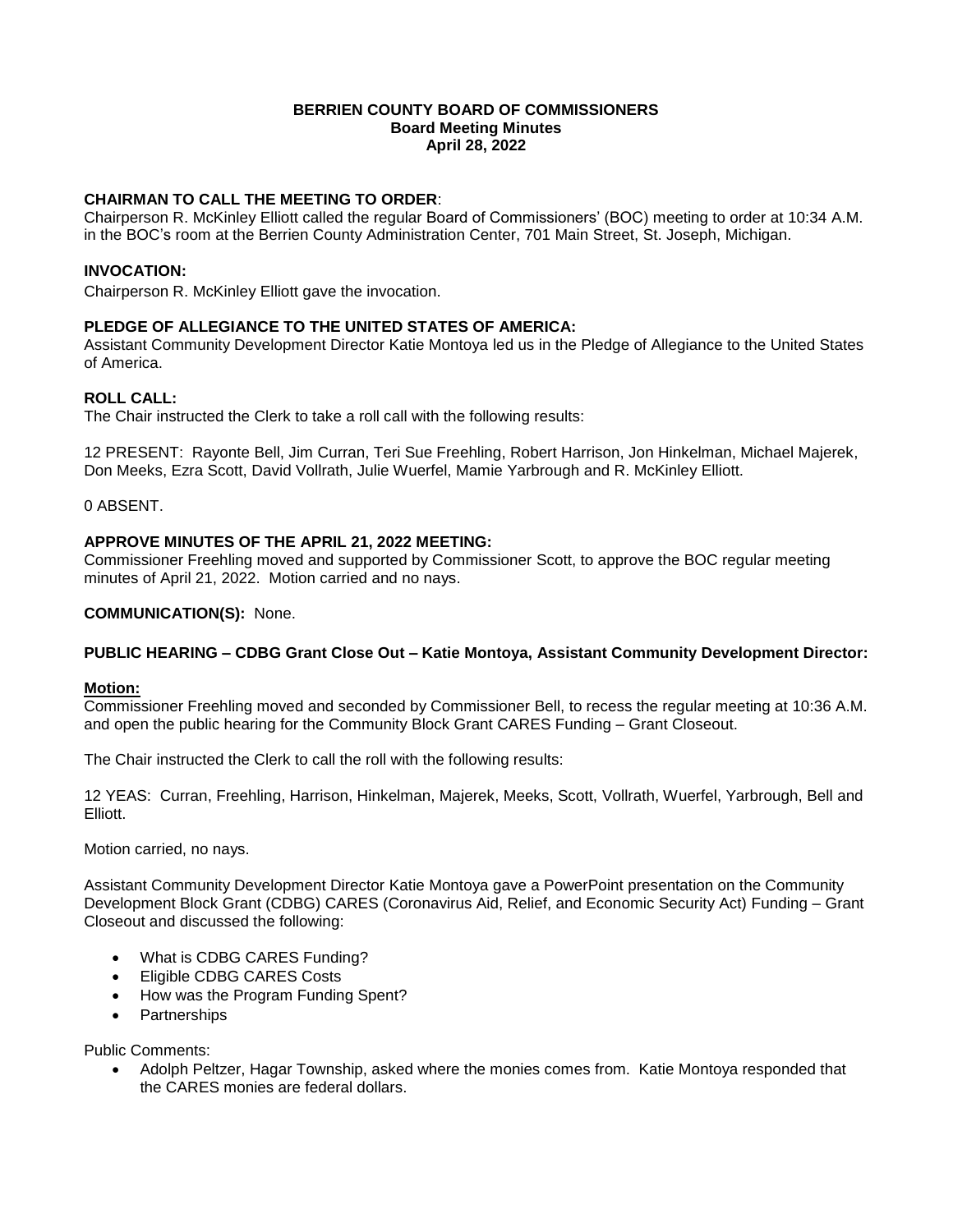Jerry Edwards, Benton Harbor, asked if the local municipalities received any of these CARES funding. Katie Montoya stated the local municipalities could have applied for these funds.

### **Motion:**

Commissioner Scott moved and seconded by Commissioner Wuerfel, to conclude the public hearing at 10:40 A.M. and return to regular session.

The Chair instructed the Clerk to call the roll with the following results:

12 YEAS: Freehling, Harrison, Hinkelman, Majerek, Meeks, Scott, Vollrath, Wuerfel, Yarbrough, Bell, Curran and Elliott.

Motion carried, no nays.

**PUBLIC COMMENTS REGARDING RESOLUTIONS – Public comments at this portion of the meeting must be related to resolutions listed on today's agenda only. Those speaking during public comments may do so no longer than two minutes and shall identify themselves by name and city, township, or village. (Article III, 3.9B-C). The public should refer to the resolution # that they are commenting on as a part of their comments:** 

Tony Benhart, Sodus Township, spoke about the Interim Animal Shelter Manager position.

### **CONSENT CALENDAR:**

Commissioner Freehling moved and supported by Commissioner Vollrath, to approve today's Consent Calendar with Added Resolutions #F2204264, #C2204268, #A2204271 and #A2204270 as presented:

| Resolutions #        | Description                                                      |
|----------------------|------------------------------------------------------------------|
| F2204028             | <b>Weekly Bills</b>                                              |
| B2204075             | <b>Weekly Requisitions</b>                                       |
| A2204246             | Approve CCAB funding grant                                       |
| P2204250             | Approve contract with Pine Rest Christian Mental Health Services |
| P2204251             | Approve Option to Purchase Agreement                             |
| A2204252             | Approve agreement with Buchanan Township                         |
| P2204253             | Approve Policy ADM-2190                                          |
| A2204254             | <b>Complement Changes Animal Control</b>                         |
| F2204255             | Approve agreement with DCS Technology Design LLC                 |
| F2204256             | Approve grant application from Bainbridge Township               |
| F2204257             | Approve grant application from Oronoko Township                  |
| A2204258             | Accept private road into public road system.                     |
| A2204259             | Approve grant application for McCoy's Creek Trail                |
| F2204264             | Approve Brownfield Plan                                          |
| C <sub>2204268</sub> | <b>Approve Separation Agreement</b>                              |
| A2204271             | Approve Purchase Agreement                                       |
| C <sub>2204270</sub> | Authorize Placement of Interim Manager                           |

The Chair instructed the Clerk to call the roll with the following results:

12 YEAS: Harrison, Hinkelman, Majerek, Meeks, Scott, Vollrath, Wuerfel, Yarbrough, Bell, Curran, Freehling and Elliott.

Motion carried, no nays.

### **ADDED RESOLUTION(S):**

The following resolutions were moved to the Consent Calendar:

| Resolution # | Description             |
|--------------|-------------------------|
| F2204264     | Approve Brownfield Plan |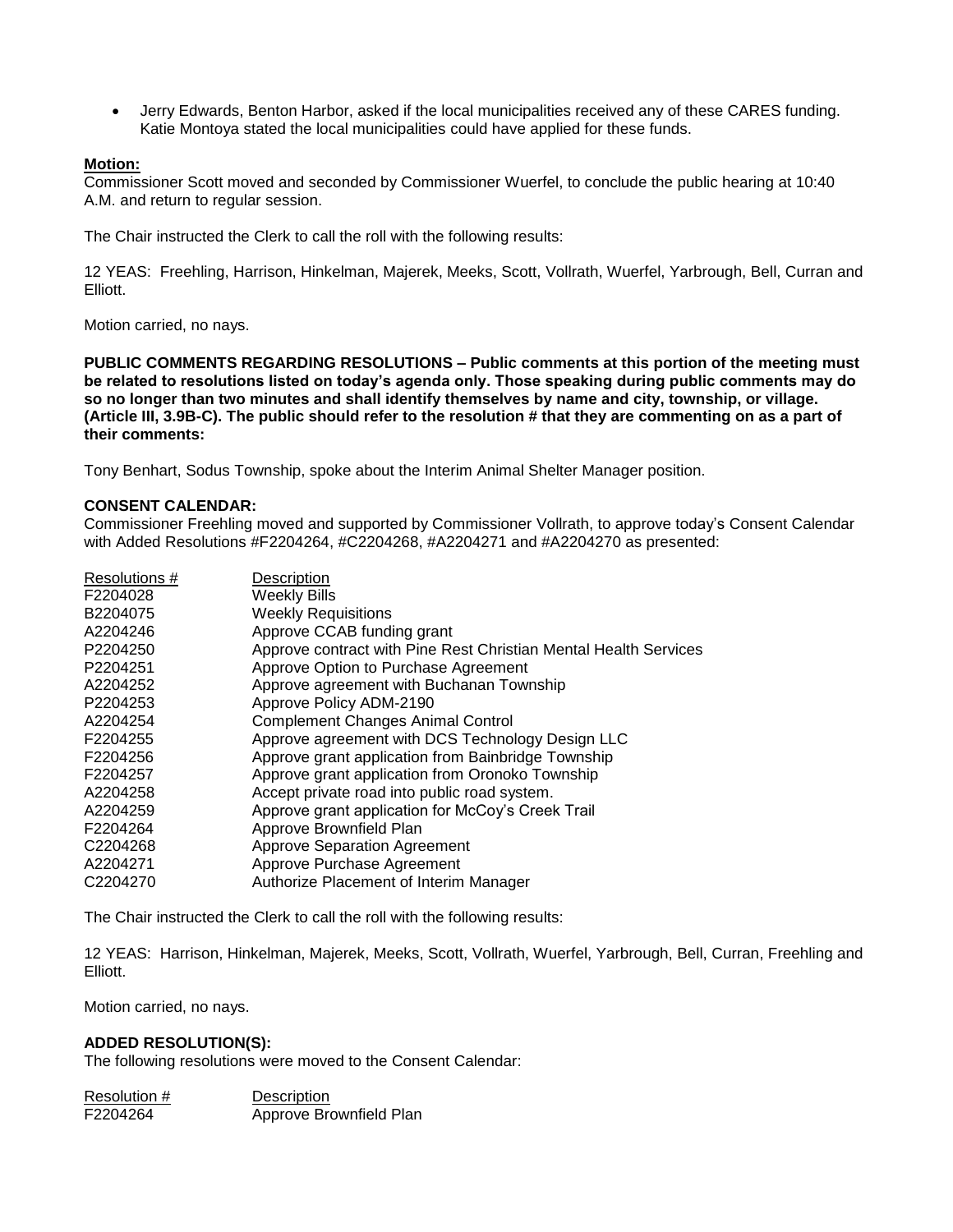| C2204268 | <b>Approve Separation Agreement</b>    |
|----------|----------------------------------------|
| A2204271 | Approve Purchase Agreement             |
| C2204270 | Authorize Placement of Interim Manager |

**COMMITTEE REPORT(S) – Personnel & Human Services, Finance and Administration Committees:**

The Personnel & Human Services, Finance and Administration Committees presented their Committee Reports. Discussion was held. Parent Committee minutes are available at [www.berriencounty.org.](http://www.berriencounty.org/)

#### Personnel & Human Services Committee:

Commissioner Harrison read the following Honorary Resolution #B12141990 from the Personnel & Human Services Committee:

*WHEREAS, it is important to recognize those in our community who provide for the good of others; and* 

*WHEREAS, Robert J. Warren is one of those community members; and* 

*WHEREAS, Mr. Warren came to Southwest Michigan when he became employed by Clark Equipment Company and in 1962, he married Elizabeth Schultz; and* 

*WHEREAS, Bob began his career at LECO Corporation (which was in the Schultz family) in 1968 and ultimately became its president, a position he held until 2016 when he retired; and* 

*WHEREAS, under Mr. Warren's integrity, vision, and leadership, LECO Corporation grew nearly three times the size it was when he became president, expanded internationally, and is one of the top employers in Southwest Michigan; and* 

*WHEREAS, outside of LECO, Bob was a farmer, landowner, boater, golfer, fisherman, and along with his wife Elizabeth, filled with generosity; and*

*WHEREAS, they were lifelong supporters of the original Venetian Festival, Silver Beach Carousel, and multiple other organizations and causes and it was due to their generosity that Silver Beach would come to be Silver Beach County Park; and* 

*WHEREAS, while the beach was for sale in the 1980's, the Warren's decided to take it off the market and maintain ownership until Berrien County was able to secure funding from the Department of Natural Resources Trust Fund to purchase Silver Beach; and* 

*WHEREAS, in addition, they contributed their own funds to provide the match for the Trust Fund Grant and on December 14, 1990, Berrien County was able to purchase the beach from LECO; and* 

*WHEREAS, in 1998, the Shadowland Pavilion, located at Silver Beach County Park, was dedicated to Robert and Elizabeth Warren stating, "Let it be remembered that Berrien County's acquisition of Silver Beach from LECO Corp. on December 14, 1990, and many of the park improvements which followed, were made possible through the generosity of Robert and Elizabeth Warren"; and* 

*WHEREAS, on April 23, 2022, Mr. Warren passed away, but his legacy will live on in his family, his businesses, and in all the things he touched in his 88 years.* 

*NOW, THEREFORE, BE IT HEREBY RESOLVED that the Berrien County Board of Commissioners remembers and honors Robert J. Warren for being a true asset to the citizens of Berrien County and sends their condolences to his family during their time of grief.* 

### **Motion:**

Commissioner Harrison moved and seconded by Commissioner Bell, to amend the Agenda to approve Resolution #B12141990 as read.

The Chair instructed the Clerk to call the roll with the following results: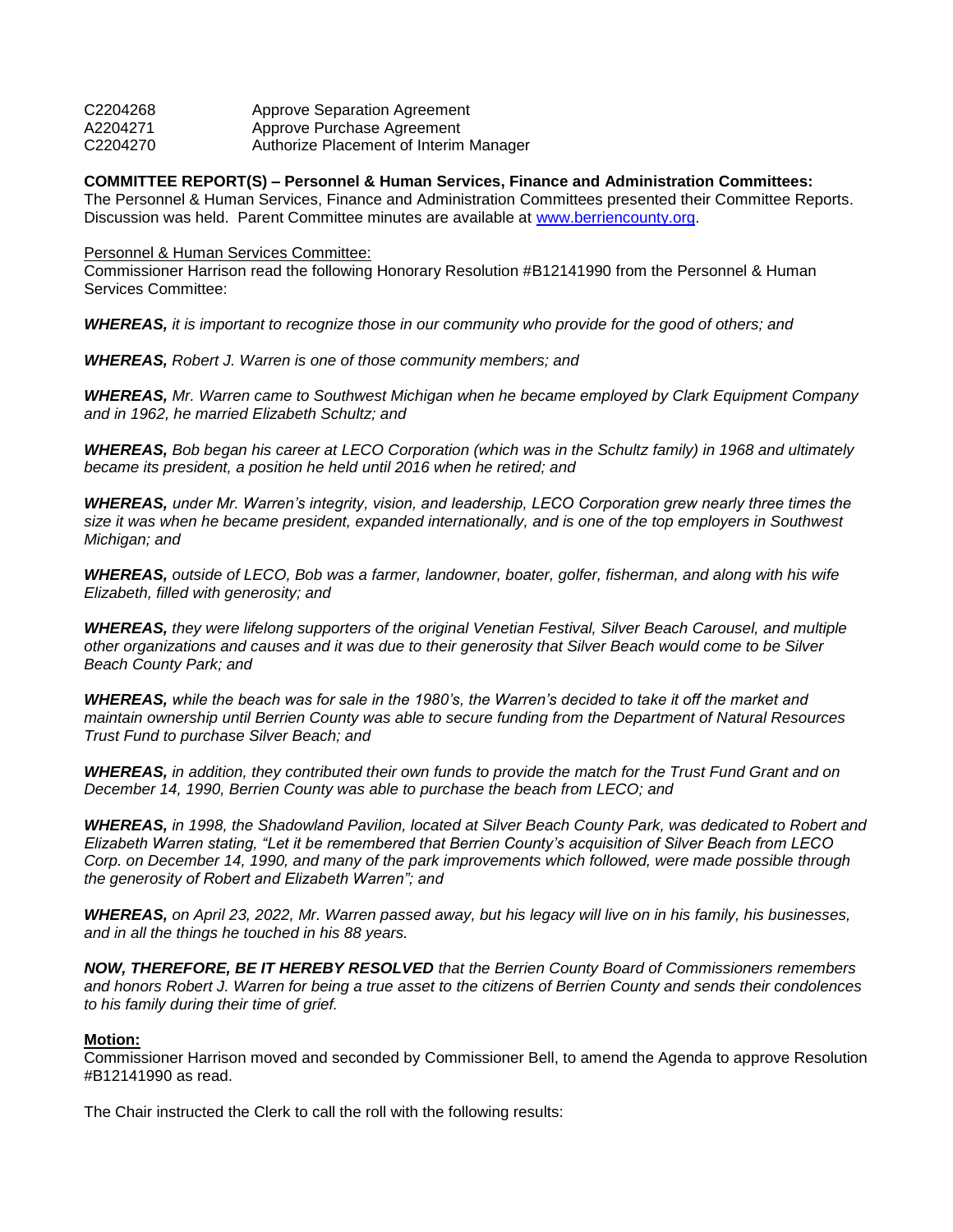12 YEAS: Hinkelman, Majerek, Meeks, Scott, Vollrath, Wuerfel, Yarbrough, Bell, Curran, Freehling, Harrison and **Flliott** 

Motion carried, no nays.

### **BOARD APPOINTMENTS – Administration Committee Recommendation:**

#### **Motion:**

Commissioner Curran moved and seconded by Commissioner Harrison, to approve the following Board Appointments:

Recommendation by Administration Committee Appointments to the Community Corrections Advisory Board to fill vacancies:

3 year term – term expires December 31, 2024:

- Debra Panozzo Citizen
- Ann Hart Business Community

Appointment to the 911 Advisory Board to fill a vacancy with the term expiring on December 31, 2022:

• Dennis Sexton

Recommendation by Personnel & Human Services Committee Re-Appointments to the Mental Health Authority:

3 year term – term expires March 31, 2025:

- Marion Maier
- Edward Meny
- E. Arthur Robertson

Motion carried, no nays.

Chairperson Elliott re-appointed Commissioner Majerek to the Mental Health Authority Board for a three year term expiring on March 31, 2025.

#### **COMMISSIONER REPORT(S):**

The Commissioners presented their outside committee reports.

## **ADMINISTRATOR REPORT:** None.

#### **GENERAL PUBLIC COMMENTS - Those speaking during public comments may do so no longer than two minutes and shall identify themselves by name and city, township, or village. (Article III, 3.9B-C):**

Adolf Pelzer, Hagar Township, spoke about the BOC's room layout, the Honorary Resolution and the water fountain in the hallway.

Tony Benhart, Sodus Township, spoke about the engineer position at the Road Department and the Napier Avenue Bridge.

Dick Bertog, Benton Charter Township, spoke about Riverside Road and his property being torn up.

## **OTHER BUSINESS:**

Commissioner Scott likes the BOC's room layout.

Commissioner Meeks read the following letter: